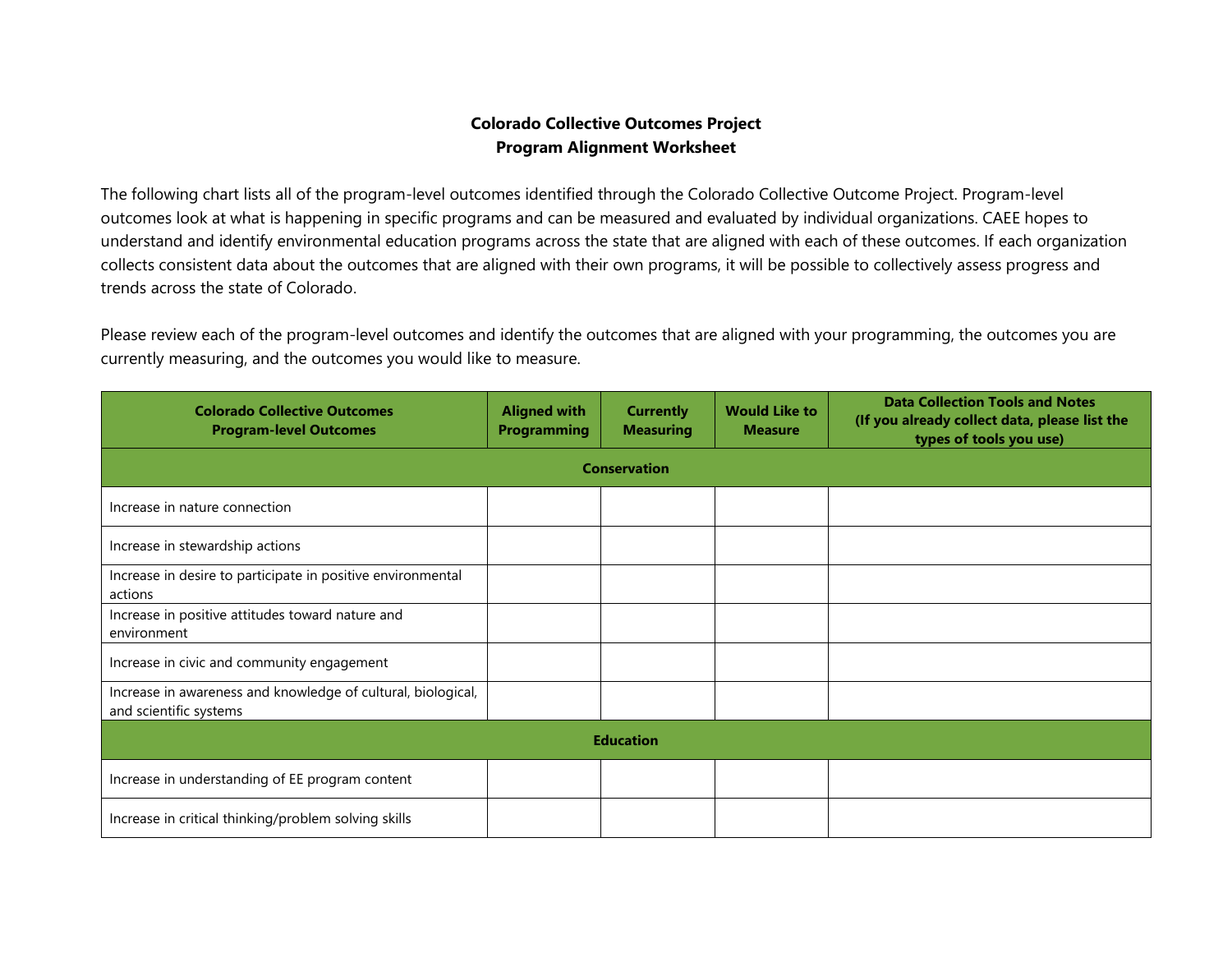| Increase in engagement in learning                                                                                                                          |  |  |  |  |  |  |
|-------------------------------------------------------------------------------------------------------------------------------------------------------------|--|--|--|--|--|--|
| Increase in workforce readiness skills                                                                                                                      |  |  |  |  |  |  |
| Increase in time spent on EE in the classroom and outdoors                                                                                                  |  |  |  |  |  |  |
| Increase in culturally relevant curriculum                                                                                                                  |  |  |  |  |  |  |
| <b>Positive Child and Youth Development</b>                                                                                                                 |  |  |  |  |  |  |
| Increase in # opportunities that provide a continuum of<br>experience                                                                                       |  |  |  |  |  |  |
| Increase in # of youth experiences in the outdoors that<br>support basic needs (food, sleep, comfort) to lead to safe<br>and positive experiences in nature |  |  |  |  |  |  |
| # of youth-directed internship, mentors, authentic adult<br>and peer relationships                                                                          |  |  |  |  |  |  |
| Increase in youths' understanding of healthy and unhealthy<br>risk                                                                                          |  |  |  |  |  |  |
| Increase in # opportunities for civic or community<br>engagement                                                                                            |  |  |  |  |  |  |
| <b>Health and Wellness</b>                                                                                                                                  |  |  |  |  |  |  |
| Increase in unstructured free time for all ages in outdoor<br>green space                                                                                   |  |  |  |  |  |  |
| Increase in comfort in exploration of outdoor spaces                                                                                                        |  |  |  |  |  |  |
| Decrease in fear, anxiety, unknown                                                                                                                          |  |  |  |  |  |  |
| Decrease in participant reported barriers to accessing<br>nature                                                                                            |  |  |  |  |  |  |
| Increase in participants with safe and convenient pathways<br>to nature                                                                                     |  |  |  |  |  |  |
| Increase in nature connection among all participants                                                                                                        |  |  |  |  |  |  |
| Increase in perceived wellness and health as result of being<br>in outdoors                                                                                 |  |  |  |  |  |  |